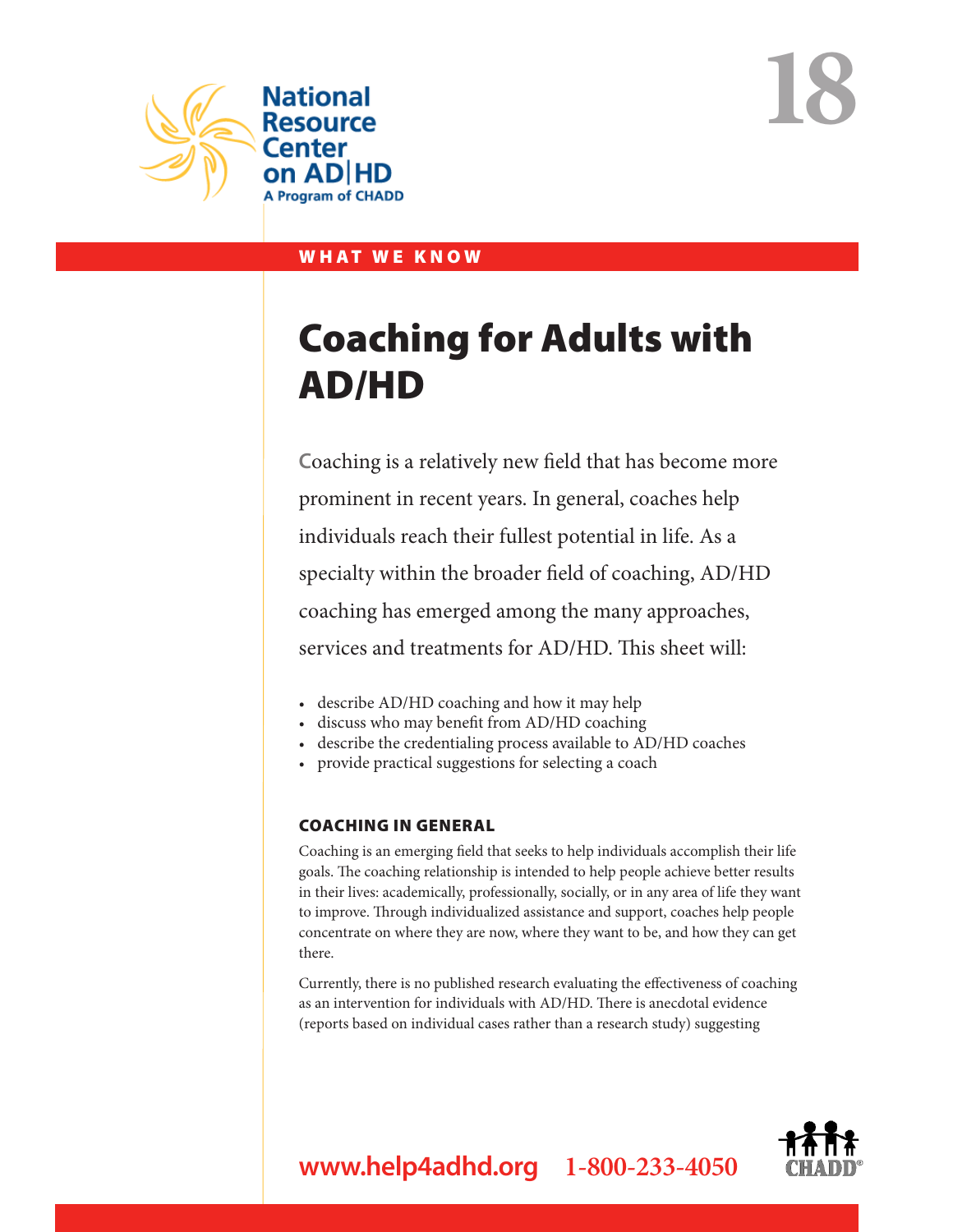that coaching may be a helpful supplement to other interventions for which there is a more established evidence base. This sheet and the suggestions it offers are based upon the emerging standards of coaching practice and the principles of behavior change, not on scientific literature.

## WHAT IS AD/HD COACHING?

Although the concepts of professional and personal coaching have been around for several decades, the concept of AD/HD coaching was first addressed in the 1994 book, *Driven to Distraction,*1 by Edward M. Hallowell, M.D., and John J. Ratey, M.D.

AD/HD coaching seeks to address the daily challenges of living with AD/HD. A coach helps people with AD/ HD carry out the practical activities of daily life in an organized, goal-oriented, and timely fashion. Through a

**"… coaches learn how the symptoms of AD/HD play out in the daily lives of their clients and then provide encouragement, recommendations, feedback, and practical techniques…"** 

close partnership, an AD/HD coach helps the client learn practical skills and initiate change in his or her daily life. A coach may help an adult with AD/HD:

- • Maintain focus to achieve identified goals
- Translate abstract goals into concrete actions
- • Build motivation and learn to use rewards effectively

Through regular interactions, coaches learn how the symptoms of AD/HD play out in the daily lives of their clients and then provide encouragement, recommendations, feedback, and practical techniques to address specific challenges. They may offer reminders, raise questions, or suggest time management methods (see the related What We Know sheets on time management and organizing the home and office). Coaches ask questions to help the client come up with strategies and act on them. Examples of such questions are:

- • What can you do about it?
- • How can you motivate yourself to take action towards this goal?
- • When must this action be completed?
- • What steps have you taken already, and when will you take the remaining steps?

Regular meetings and check-ins are an essential part of the coaching process. These sessions can be conducted in person, by phone, or by e-mail, depending on the client's preference. However, before the coaching process begins, the client and the coach should have an initial session that addresses issues such as client needs, expectations of the client and of the coach, and fees and payments (coaching services are often not covered by traditional health insurance). The first coaching session is typically an in-depth, 1-2 hour meeting to develop a step-by-step plan for identifying and achieving the client's goals.

# Who Benefits From AD/HD Coaching?

AD/HD coaching may be beneficial particularly for adults with AD/HD. It is important that clients are ready for coaching before they commit to the process. Clients are ready for coaching when they are able to admit that they have a problem, can spend the time necessary to create strategies for improving their behavior, and can adhere to those strategies to the best of their ability.

# Obstacles to Effective Coaching

There are several issues that can complicate the coaching process and often require a referral to a medical or mental health professional:

- The client can not use simple self-management or organizational strategies to achieve goals, despite the coach's resources and reminders.
- The client has a co-existing psychiatric condition such as depression, bipolar disorder, anxiety disorder, substance abuse, or personality disorder.
- • The client has stressful life circumstances such as marital problems, divorce, or death of a loved one.
- • The client has a serious physical illness or other chronic medical condition.

Under such circumstances, the coach should work collaboratively with the medical or mental health professionals involved in the client's care. In such cases, the client may benefit from the addition of traditional treatments such as medication and psychological therapy.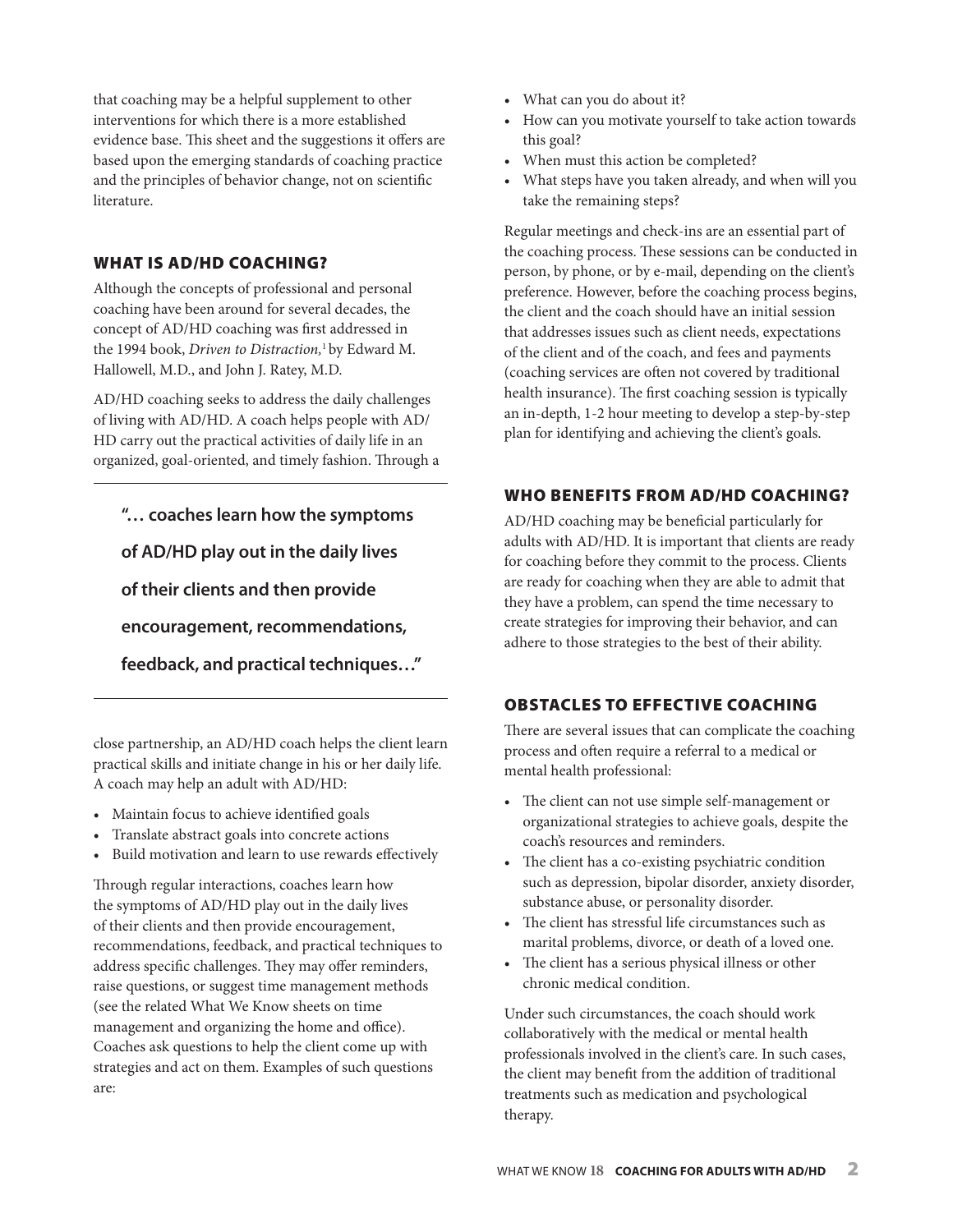## AD/HD Coaching Credentials

There is currently no specialized schooling or licensing required to become a coach or a coach who specializes in AD/HD. AD/HD coaches often have different educational and professional backgrounds and diverse knowledge about AD/HD. Many coaches, including those who work with individuals with AD/HD, seek credentialing through the International Coach Federation (ICF), an international association of personal and business coaching that is evolving as the principal governing body for this field. General requirements and more information on guidelines and accredited coach training programs can be found on the ICF Web site (www.coachfederation.org). The ICF recognizes AD/HD coaching as a special area of expertise. Because coaching is a very broad field with many areas of subspecialty, adults with AD/HD should

**"Because coaching is a very broad field with many areas of subspecialty, adults with AD/HD should ask potential coaches** 

**about their experience with AD/HD…as** 

**well as their credential status."**

ask potential coaches about their experience with AD/HD and coach-specific training in AD/HD as well as their credential status.

Because the coaching field is still in its infancy, much remains to be done to establish practice standards and ethics. In 2002, a task force of coaches organized by the Attention Deficit Disorder Association (ADDA) wrote "The Guiding Principles for Coaching Individuals with Attention Deficit Disorder."2 This document proposes the essential elements of AD/HD coaching, establishes standards, and outlines ethical principles to help people better understand AD/HD coaching and field standards.

The Institute for the Advancement of AD/HD Coaching (IAAC) was formed late in 2006 to advance the field of AD/HD coaching through the development and delivery of credentialing and certification for AD/HD coaches worldwide. This adds a new option for those wishing to become AD/HD coaches, and offers people with AD/HD new options when seeking coaches. For more information, go to www.adhdcoachinstitute.org/.

## **Finding and Choosing an AD/HD Coach**

**Step One.** Coaching is a collaborative process so it is important to find the right match in a coach. First, ask yourself the following questions before contacting prospective coaches:

- Is it important that my coaching sessions be face-toface? (If so, look for a coach who is geographically close and offers this as part of a service package. Many coaches conduct the initial session in person, and then do weekly check-ins by phone and/or e-mail.)
- Do I prefer to be coached by a man or a woman?
- In addition to the coach's knowledge of AD/HD, would I benefit from a coach who has a background in business, academia, or gender issues?
- • Am I looking for someone who has expertise in an area such as organization or family issues?
- • Do I want someone who has a lot of energy, or someone who takes a more subtle approach?
- Is a sense of humor important? Would a more serious person make a better match?

**Step Two.** Compile a list of potential coaches with training in AD/HD coaching and interview them, using the following types of questions:

- How long have you been a coach?
- • What is your approach to coaching adults with AD/HD?
- • How many clients with AD/HD have you coached?
- Have you received formal training in coaching? Did this include certification or credentialing of any kind?
- What coach training courses or conferences have you attended? Were they AD/HD-specific?
- • Are you involved in any local professional coaching groups? Are they AD/HD-related?
- • In what ways are you contributing to the development of the field of AD/HD coaching?
- • What is your confidentiality/privacy policy?

**Step Three.** Take notes on each coach's answers to these questions as well as your own overall reaction to the personality and style of each coach.

**Step Four.** Review all of the information and select the coach that best meets your needs.

# Coaching Is Not Therapy

Coaches deal with problems in everyday living such as organization, time management, memory, followthrough, and motivation. Coaches focus on *what*,